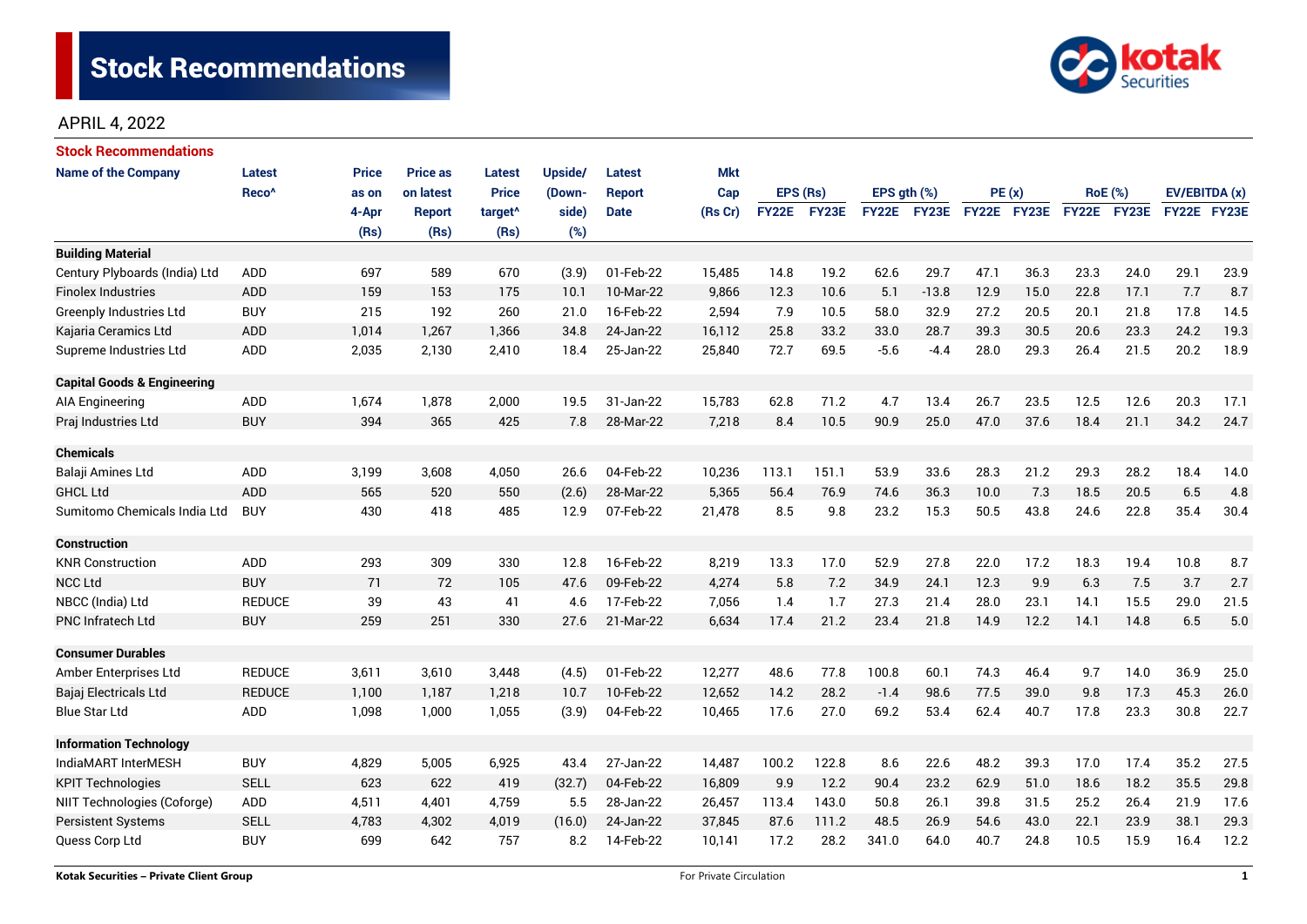

| <b>Stock Recommendations</b>       |                   |              |                 |                     |         |               |            |          |             |                  |             |             |      |                |             |               |      |
|------------------------------------|-------------------|--------------|-----------------|---------------------|---------|---------------|------------|----------|-------------|------------------|-------------|-------------|------|----------------|-------------|---------------|------|
| <b>Name of the Company</b>         | Latest            | <b>Price</b> | <b>Price as</b> | Latest              | Upside/ | Latest        | <b>Mkt</b> |          |             |                  |             |             |      |                |             |               |      |
|                                    | Reco <sup>^</sup> | as on        | on latest       | <b>Price</b>        | (Down-  | <b>Report</b> | Cap        | EPS (Rs) |             | EPS $qth$ $(\%)$ |             | PE(x)       |      | <b>RoE</b> (%) |             | EV/EBITDA (x) |      |
|                                    |                   | 4-Apr        | Report          | target <sup>^</sup> | side)   | <b>Date</b>   | (Rs Cr)    |          | FY22E FY23E |                  | FY22E FY23E | FY22E FY23E |      |                | FY22E FY23E | FY22E FY23E   |      |
|                                    |                   | (Rs)         | (Rs)            | (Rs)                | (%)     |               |            |          |             |                  |             |             |      |                |             |               |      |
| <b>Metals &amp; Mining</b>         |                   |              |                 |                     |         |               |            |          |             |                  |             |             |      |                |             |               |      |
| <b>MOIL Ltd</b>                    | <b>BUY</b>        | 191          | 170             | 215                 | 12.5    | 18-Feb-22     | 5,091      | 14.5     | 16.4        | 95.9             | 13.1        | 13.2        | 11.7 | 11.5           | 12.2        | 6.9           | 5.3  |
| APL Apollo Tubes Ltd               | <b>BUY</b>        | 944          | 820             | 980                 | 3.8     | 28-Jan-22     | 23,611     | 21.0     | 27.0        | $-27.6$          | 28.6        | 45.0        | 35.0 | 26.7           | 26.8        | 25.9          | 20.6 |
| Oil & Gas                          |                   |              |                 |                     |         |               |            |          |             |                  |             |             |      |                |             |               |      |
| Chennai Petroleum Corp             | <b>BUY</b>        | 133          | 104             | 127                 | (4.8)   | 25-Jan-22     | 1,988      | 30.3     | 18.2        | 75.1             | $-39.9$     | 4.4         | 7.3  | 24.6           | 12.5        | 7.0           | 8.6  |
| <b>Gujarat Gas</b>                 | <b>ADD</b>        | 512          | 660             | 734                 | 43.4    | 10-Feb-22     | 35,222     | 18.7     | 26.7        | 0.5              | 42.8        | 27.4        | 19.2 | 24.3           | 27.3        | 16.8          | 12.0 |
| <b>MRPL</b>                        | <b>ADD</b>        | 44           | 47              | 50                  | 13.6    | 31-Jan-22     | 7,709      | 1.2      | 6.8         | $-137.5$         | 466.7       | 36.7        | 6.5  | 4.7            | 23.8        | 13.4          | 8.8  |
|                                    |                   |              |                 |                     |         |               |            |          |             |                  |             |             |      |                |             |               |      |
| <b>Paints</b>                      |                   |              |                 |                     |         |               |            |          |             |                  |             |             |      |                |             |               |      |
| Akzo Nobel India Ltd               | <b>BUY</b>        | 1,928        | 1,887           | 2,670               | 38.5    | 14-Feb-22     | 9,002      | 57.9     | 67.2        | 27.3             | 16.1        | 33.3        | 28.7 | 17.9           | 19.7        | 20.1          | 17.1 |
| <b>Pharmaceuticals</b>             |                   |              |                 |                     |         |               |            |          |             |                  |             |             |      |                |             |               |      |
| Suven Pharmaceuticals              | <b>REDUCE</b>     | 603          | 561             | 550                 | (8.7)   | 17-Aug-21     | 15,304     | 16.9     | 21.1        | 19.0             | 24.9        | 35.7        | 28.6 | 27.6           | 26.5        | 28.0          | 21.9 |
| <b>Transportation</b>              |                   |              |                 |                     |         |               |            |          |             |                  |             |             |      |                |             |               |      |
| Aegis Logistics Ltd                | <b>BUY</b>        | 218          | 216             | 310                 | 42.2    | 14-Feb-22     | 7,281      | 12.6     | 13.6        | 28.6             | 7.9         | 17.3        | 16.0 | 20.4           | 19.0        | 9.8           | 8.8  |
| <b>Allcargo Global Logistics</b>   | <b>BUY</b>        | 353          | 346             | 430                 | 21.9    | 15-Feb-22     | 8.676      | 27.7     | 31.3        | 246.3            | 13.0        | 12.7        | 11.3 | 21.2           | 20.1        | 6.8           | 5.7  |
| <b>Blue Dart Express</b>           | <b>BUY</b>        | 6,713        | 6,926           | 7,975               | 18.8    | 01-Feb-22     | 15,976     | 115.0    | 134.0       | 98.3             | 16.5        | 58.4        | 50.1 | 36.2           | 33.3        | 16.7          | 14.4 |
| <b>VRL Logistics Ltd</b>           | <b>BUY</b>        | 490          | 499             | 625                 | 27.6    | 04-Feb-22     | 4,468      | 11.3     | 18.3        | 117.3            | 61.9        | 43.4        | 26.8 | 14.3           | 21.6        | 13.8          | 10.4 |
| <b>Others</b>                      |                   |              |                 |                     |         |               |            |          |             |                  |             |             |      |                |             |               |      |
| Bata India Ltd                     | <b>BUY</b>        | 2,022        | 1,895           | 2,380               | 17.7    | 10-Feb-22     | 26,090     | 27.0     | 36.6        | $-509.1$         | 35.6        | 74.9        | 55.3 | 16.3           | 19.4        | 36.9          | 29.4 |
| <b>Central Depository Services</b> | <b>REDUCE</b>     | 1,514        | 1,510           | 1,505               | (0.6)   | 10-Feb-22     | 15,896     | 29.9     | 34.8        | 55.7             | 16.4        | 50.6        | 43.5 | 28.5           | 26.6        | 40.4          | 34.7 |
| EPL Ltd                            | <b>ADD</b>        | 189          | 187             | 205                 | 8.2     | 10-Feb-22     | 5,968      | 7.1      | 8.6         | $-6.6$           | 21.1        | 26.7        | 22.0 | 12.1           | 13.2        | 10.3          | 8.5  |
| JK Paper Ltd                       | ADD               | 329          | 315             | 340                 | 3.4     | 22-Mar-22     | 5,853      | 35.0     | 51.2        | 146.5            | 46.3        | 9.4         | 6.4  | 19.6           | 23.1        | 5.9           | 4.3  |
| Radico Khaitan Ltd                 | <b>REDUCE</b>     | 901          | 978             | 970                 | 7.7     | 07-Feb-22     | 11,983     | 21.2     | 26.1        | 4.4              | 23.1        | 42.5        | 34.5 | 15.0           | 16.1        | 27.1          | 23.2 |
| <b>VIP Industries Ltd</b>          | <b>REDUCE</b>     | 747          | 648             | 620                 | (17.0)  | 04-Feb-22     | 10,602     | 6.2      | 12.0        | $-187.3$         | 93.5        | 120.4       | 62.2 | 14.3           | 23.2        | 54.7          | 33.9 |
| Welspun Corp Ltd                   | <b>SELL</b>       | 187          | 173             | 120                 | (35.7)  | 14-Feb-22     | 4,946      | 11.9     | 9.2         | $-49.8$          | $-22.7$     | 15.7        | 20.3 | 7.8            | 5.9         | 6.5           | 7.2  |

*Source: Kotak Securities - Private Client Group*

All recommendations are with a 12 month perspective from the date of the report/update. Investors are requested to use their discretion while deciding the timing, quantity of investment as well as the exit.

NR NoRated. The investment rating and target price, if any, have been suspended temporarily. Such suspension is in compliance with applicable regulation(s) and/or Kotak Securities policies in circumstances when Kotak Secur

Or its affiliates is acting in an advisory capacity in a merger or strategic transaction involving this company and in certain other circumstances.

**NM Not meaningful**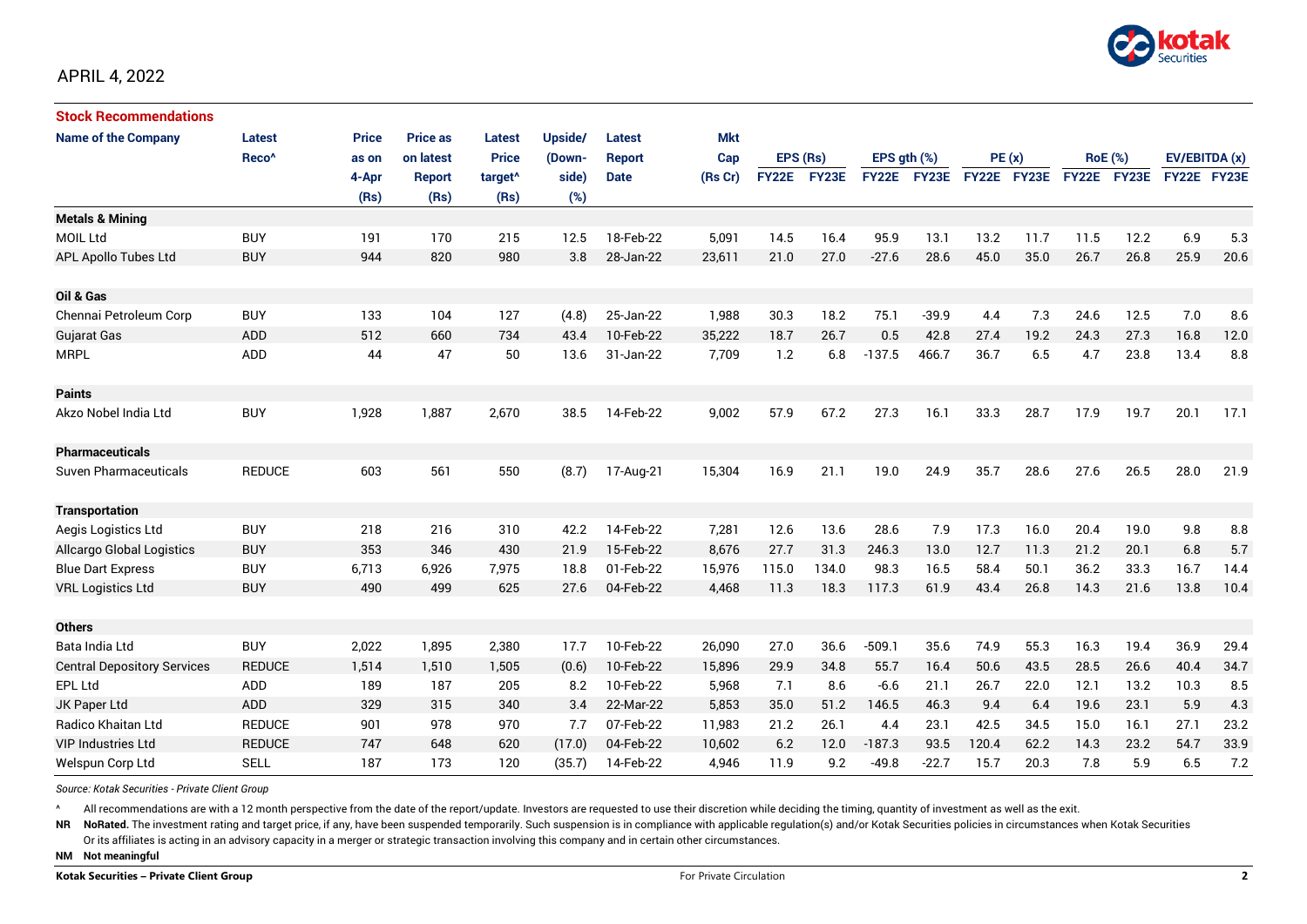

## APRIL 4, 2022

# **RATING SCALE (PRIVATE CLIENT GROUP)**

#### **Definitions of ratings**

| <b>BUY</b>       | $\overline{\phantom{0}}$ | We expect the stock to deliver more than 15% returns over the next 12 months                                                                                                                                                                                                                                                                                                                                                     |
|------------------|--------------------------|----------------------------------------------------------------------------------------------------------------------------------------------------------------------------------------------------------------------------------------------------------------------------------------------------------------------------------------------------------------------------------------------------------------------------------|
| <b>ADD</b>       |                          | - We expect the stock to deliver $5\%$ - 15% returns over the next 12 months                                                                                                                                                                                                                                                                                                                                                     |
| <b>REDUCE</b>    | $-$                      | We expect the stock to deliver -5% - +5% returns over the next 12 months                                                                                                                                                                                                                                                                                                                                                         |
| <b>SELL</b>      |                          | - We expect the stock to deliver $\lt$ -5% returns over the next 12 months                                                                                                                                                                                                                                                                                                                                                       |
| <b>NR</b>        |                          | - Not Rated. Kotak Securities is not assigning any rating or price target to the stock.                                                                                                                                                                                                                                                                                                                                          |
|                  |                          | The report has been prepared for information purposes only.                                                                                                                                                                                                                                                                                                                                                                      |
| <b>SUBSCRIBE</b> | $-$                      | We advise investor to subscribe to the IPO.                                                                                                                                                                                                                                                                                                                                                                                      |
| <b>RS</b>        | $\qquad \qquad -$        | Rating Suspended. Kotak Securities has suspended the investment rating and price target for this stock, either because there is not a sufficient fundamental basis for determining, or there<br>are legal, regulatory or policy constraints around publishing, an investment rating or target. The previous investment rating and price target, if any, are no longer in effect for this stock and<br>should not be relied upon. |
| <b>NA</b>        |                          | $-$ Not Available or Not Applicable. The information is not available for display or is not applicable                                                                                                                                                                                                                                                                                                                           |
| <b>NM</b>        |                          | - Not Meaningful. The information is not meaningful and is therefore excluded.                                                                                                                                                                                                                                                                                                                                                   |
| <b>NOTE</b>      | -                        | Our target prices are with a 12-month perspective. Returns stated in the rating scale are our internal benchmark.                                                                                                                                                                                                                                                                                                                |

## **FUNDAMENTAL RESEARCH TEAM (PRIVATE CLIENT GROUP)**

| <b>Shrikant Chouhan</b>                                                                                | <b>Arun Agarwal</b>                                                                                             | <b>Amit Agarwal, CFA</b>            | <b>Hemali Dhame</b>      |
|--------------------------------------------------------------------------------------------------------|-----------------------------------------------------------------------------------------------------------------|-------------------------------------|--------------------------|
| <b>Head of Research</b>                                                                                | Auto & Auto Ancillary                                                                                           | <b>Transportation, Paints, FMCG</b> | Banking & Finance        |
| shrikant.chouhan@kotak.com                                                                             | arun.agarwal@kotak.com                                                                                          | agarwal.amit@kotak.com              | Hemali.Dhame@kotak.com   |
| +91 22 6218 5408                                                                                       | +91 22 6218 6443                                                                                                | +91 22 6218 6439                    | +91 22 6218 6433         |
| Jatin Damania                                                                                          | Purvi Shah                                                                                                      | <b>Rini Mehta</b>                   | K. Kathirvelu            |
| Metals & Mining, Midcap                                                                                | Pharmaceuticals                                                                                                 | <b>Research Associate</b>           | <b>Support Executive</b> |
| jatin.damania@kotak.com                                                                                | purvi.shah@kotak.com                                                                                            | rini.mehta@kotak.com                | k.kathirvelu@kotak.com   |
| +91 22 6218 6440                                                                                       | +91 22 6218 6432                                                                                                | +91 80801 97299                     | +91 22 6218 6427         |
| <b>Sumit Pokharna</b><br>Oil and Gas, Information Tech<br>sumit.pokharna@kotak.com<br>+91 22 6218 6438 | Pankaj Kumar<br><b>Construction, Capital Goods &amp; Midcaps</b><br>pankajr.kumar@kotak.com<br>+91 22 6218 6434 |                                     |                          |

### **TECHNICAL RESEARCH TEAM (PRIVATE CLIENT GROUP)**

| <b>Shrikant Chouhan</b>    | <b>Amol Athawale</b>    |  |
|----------------------------|-------------------------|--|
| shrikant.chouhan@kotak.com | amol.athawale@kotak.com |  |
| +91 22 6218 5408           | +91 20 6620 3350        |  |
|                            |                         |  |

**Sayed Haider** Research Associate [sayed.haider@kotak.com](mailto:sayed.haider@kotak.com) +91 22 62185498

### **DERIVATIVES RESEARCH TEAM (PRIVATE CLIENT GROUP)**

+91 22 6218 5497 +91 33 6615 6273

**Sahaj Agrawal Prashanth Lalu Prasenjit Biswas, CMT, CFTe** [sahaj.agrawal@kotak.com](mailto:sahaj.agrawal@kotak.com) [prashanth.lalu@kotak.com](mailto:prashanth.lalu@kotak.com) [prasenjit.biswas@kotak.com](mailto:prasenjit.biswas@kotak.com)